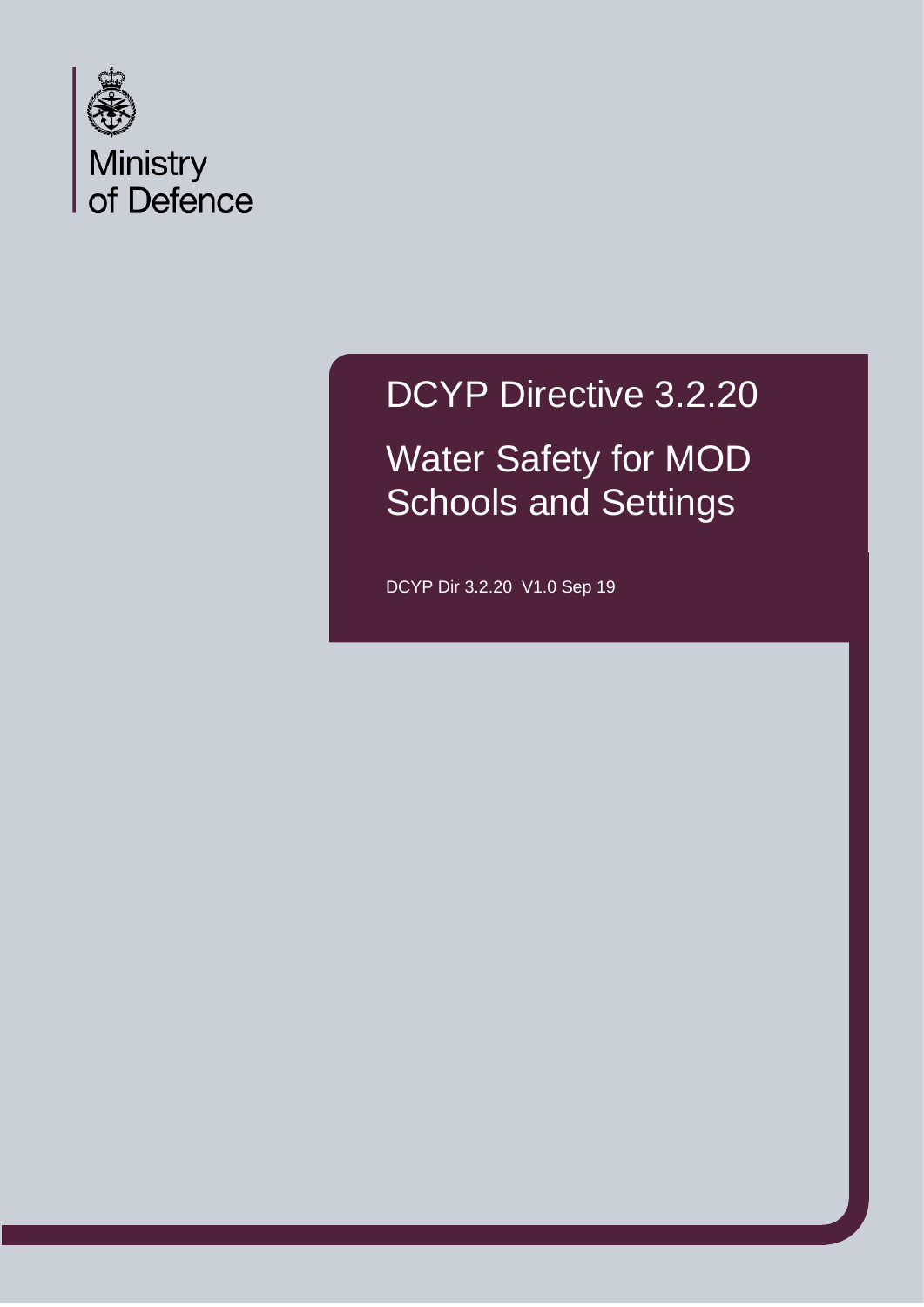## **General**

| <b>Authorisation</b>                                | <b>Director DCYP</b>                                                                                      |
|-----------------------------------------------------|-----------------------------------------------------------------------------------------------------------|
| <b>Senior</b><br><b>Responsible</b><br><b>Owner</b> | <b>Chief Education Officer MOD Schools</b>                                                                |
| <b>Point of Contact</b>                             | SO1 Policy/DCYP-DCYP-MAILBOX@mod.gov.uk                                                                   |
|                                                     | 01980 61 8838                                                                                             |
|                                                     | Safety, Health, Environment Advisor                                                                       |
|                                                     | 01980 61 8796                                                                                             |
| <b>Review Date</b>                                  | Sep 2021                                                                                                  |
| <b>Related</b><br><b>Policy/Guidance</b>            | Health and Safety Executive. HSG179: Health and Safety in Swimming<br>Pools (2018)                        |
|                                                     | 2013DIN06-019:Safety in Swimming Pools Operated by the Armed<br>Forces.                                   |
|                                                     | DCYP Directive 3.2.11: Outdoor Learning and Visits                                                        |
|                                                     | Education Scotland. Scottish Swimming Development Plan 2015-2021.                                         |
|                                                     | Association for Physical Education(afPE). Safe Practice in Physical<br><b>Education and School Sport.</b> |
| <b>Annex A</b>                                      | <b>Normal Operating Procedures</b>                                                                        |
| <b>Annex B</b>                                      | <b>Emergency Action Plan</b>                                                                              |
| <b>Annex C</b>                                      | <b>Risk Assessment</b>                                                                                    |

## **Introduction**

1. Schools in Great Britain must maintain school level policy that directs statutory curriculum requirements for swimming and water safety. DCYP, mirrors this requirement overseas where reasonably practicable The Queen Victoria School (QVS) complies with statutory guidance for Scotland and may use this DCYP policy where it is complementary.

# **Principles**

2. All Defence managed swimming pools, wherever situated, are required to comply with [2013DIN06-019:](https://emea01.safelinks.protection.outlook.com/?url=http%3A%2F%2Fdefenceintranet.diif.r.mil.uk%2Flibraries%2Fcorporate%2FDINSsafety%2F2013%2F2013DIN06-019.pdf&data=02%7C01%7CCaroline.Waight158%40mod.gov.uk%7C4683b6f72e114c5ad7eb08d6a6238c9f%7Cbe7760ed5953484bae95d0a16dfa09e5%7C0%7C0%7C636879068941806142&sdata=OR5Ttr36ogc3PjU2%2FFbNFJsJeSfWYljwuCPVrOpCizw%3D&reserved=0) Safety in Swimming Pools Operated by the Armed Forces which references the Health and Safety Executive publication "Managing Health and Safety in Swimming Pools" [\(HSG 179\)](https://emea01.safelinks.protection.outlook.com/?url=http%3A%2F%2Fwww.hse.gov.uk%2Fpubns%2Fbooks%2Fhsg179.htm&data=02%7C01%7CCaroline.Waight158%40mod.gov.uk%7C4683b6f72e114c5ad7eb08d6a6238c9f%7Cbe7760ed5953484bae95d0a16dfa09e5%7C0%7C0%7C636879068941816142&sdata=NGYKRrDv%2BR0y0u0DndjOnsWf02ZjzA%2FkGnJVhOII04A%3D&reserved=0). It is a Commanding Officer/Commander/Head of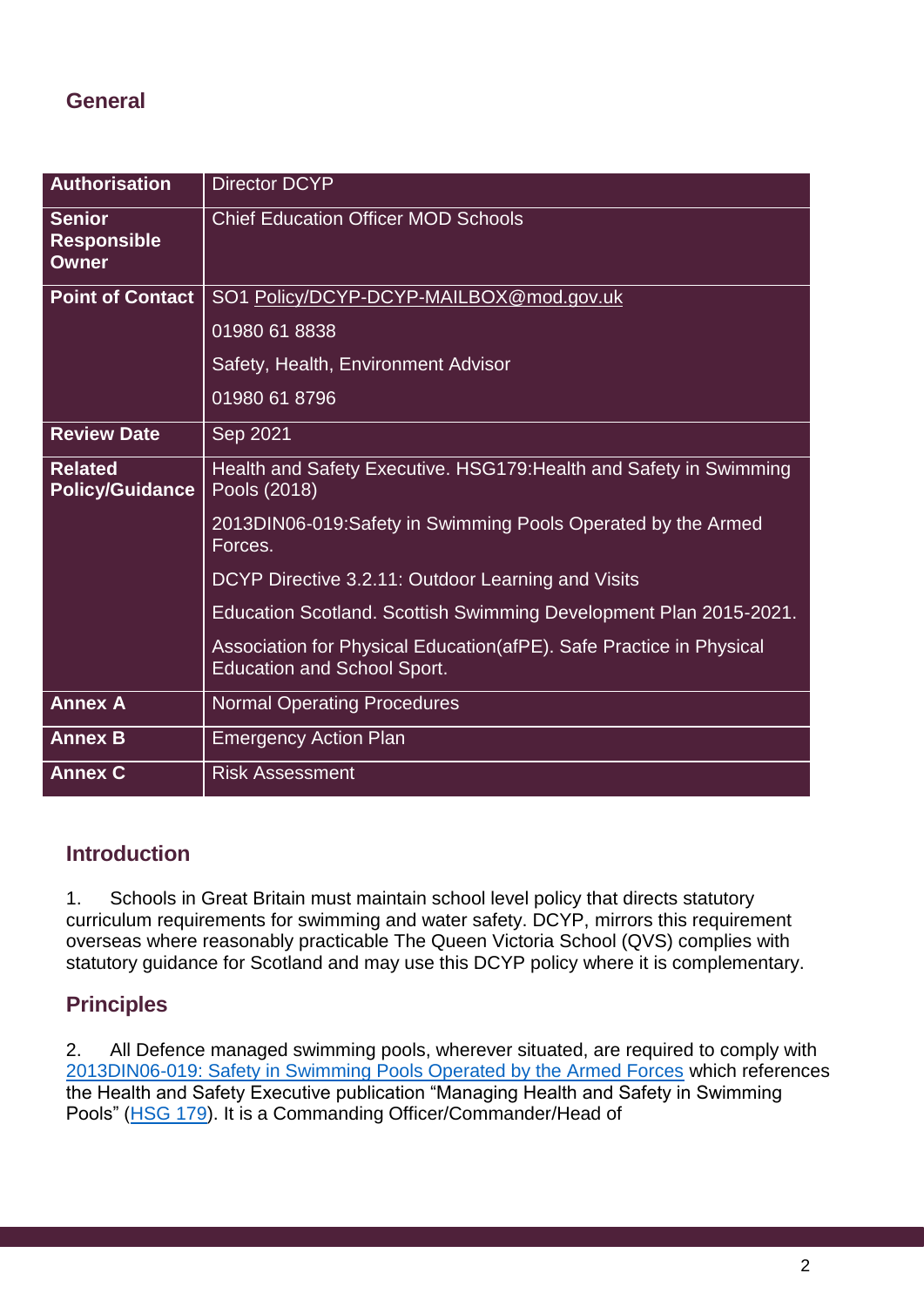Establishment**[1]** responsibility to implement this under legal Duty of Care obligations. Likewise, it is a Duty of Care responsibility to manage all swimming pool activities to As Low As is Reasonably Practicable (ALARP). It is expected that swimming pool operators will therefore be responsible for safety, have sufficient trained staff and hold suitable public liability insurance, or self-insure where the operator is the MOD.

3. Where water-based activities are arranged/delivered by DCYP personnel in pools managed by Defence, they must do so in accordance with the policy contained in 2013DIN06-019 and use this DCYP Directive as complementary direction.

4. All water-based activities that are arranged/delivered by DCYP personnel overseas in pools not managed by Defence (local public pools/private pools/outdoor swimming) are to be conducted in accordance with this DCYP Directive and following the principles laid out 2013DIN06-019 and in HSG 179: Health and Safety in Swimming Pools.

## **Aim**

5. This DCYP Directive aims to provide direction and guidance that compliments both Defence policy, Statutory guidance (England/Wales) and professional standards for the safe practice of water-based activities required by the regular and/or supporting education curriculum delivered by MOD schools/settings overseas.

## **Scope**

6. This Directive applies to all water-based activities arranged/delivered by DCYP personnel overseas that are required by the regular or supporting education curriculum (0-18) and includes:

- a. Swimming required by the physical education curriculum;
- b. Educational visits (inclusive of residential);
- c. Outdoor learning;

7. The Directive only applies to DCYP personnel employed in MOD schools and settings.

8. QVS follows Scottish National direction and guidance for water safety and this Directive where complimentary.

## **Responsibilities**

- 9. HQ DCYP (MOD Schools) is responsible for:
	- a. Promoting the inclusion and development of swimming in the school curriculum;

b. Monitoring and supporting the achievement of 25m swimming target for pupils by the end of key stage 2;

<sup>&</sup>lt;sup>[1]</sup> Not all Heads of Establishments are COs and not all COs are Heads of Establishment therefore whoever has the responsibility for the pool has the legal Duty of Care obligation to implement "Managing Health and Safety in Swimming Pools" (  $\qquad \qquad$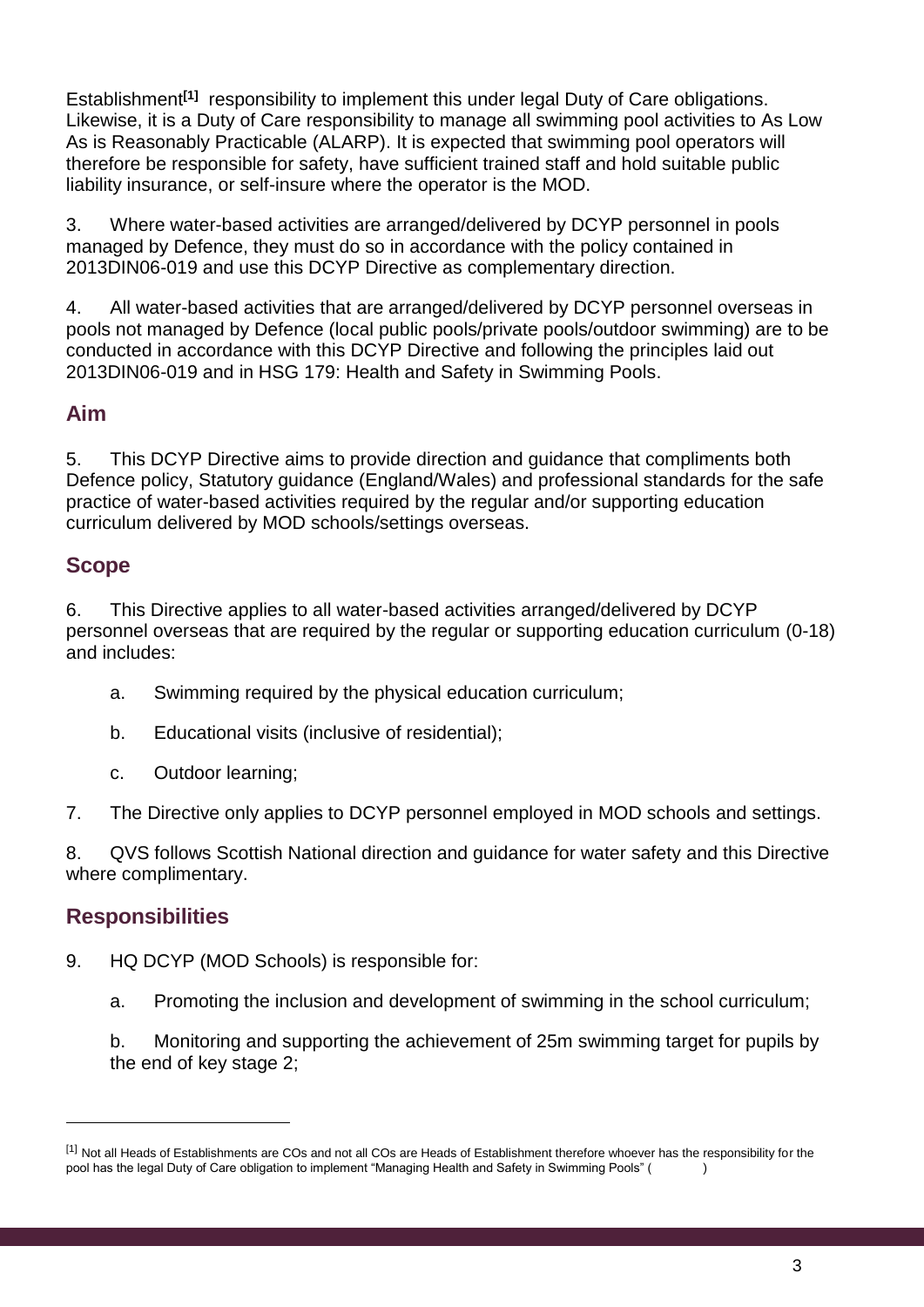c. Providing advice to schools/settings in locations where there are no suitable swimming facilities;

d. Ensuring that DCYP personnel are appropriately DBS cleared, trained and skilled in accordance with the duties laid out in this Directive;

e. Ensuring that MOD schools/settings have appropriate insurance;

10. MOD setting managers are responsible for applying the direction laid out in this Directive, inclusive of compliance with Defence policy, to any arrangement/delivery of waterbased activity for children in early years/childcare.

11. MOD schools are responsible for:

a. Supporting the provision of swimming instruction either in key stage 1 or key stage 2. Specifically, pupils should be taught to:

(1) Swim competently, confidently and proficiently over a distance of at least 25 metres by the end of key stage 2 (KS);

(2) Perform safe self-rescue in different water-based situations.

b. Supporting pupils who do not meet this requirement through 'top up' at the end of KS2 or 'catch up' on their transfer to secondary school.

c. Publishing details of provision or non-provision in the school prospectus.

12. Head teachers are responsible for:

a. Ensuring that the provision for swimming is made within the curriculum;

b. Ensuring that the school meets the 25m swimming target for pupils by the end of key stage 2 or later for those who do not meet the target during key stages 1 and 2;

c. Ensuring that a member of teaching staff is delegated as swimming co-ordinator and is appropriately trained;

d. Ensuring that school swimming activities are appropriately supervised and safeguarded;

e. Ensuring that all adults working with children are DBS cleared and suitably qualified and experienced to deliver or support swimming lessons;

f. Where necessary, recruiting a swimming instructor/teacher;

g. Ensuring that school staff and volunteers are DBS cleared;

h. Ensuring all relevant and up to date medical and health information is maintained and provided to swimming instructors;

i. Ensuring that the school has appropriate insurance;

j. Ensuring that school swimming policy and procedures are maintained;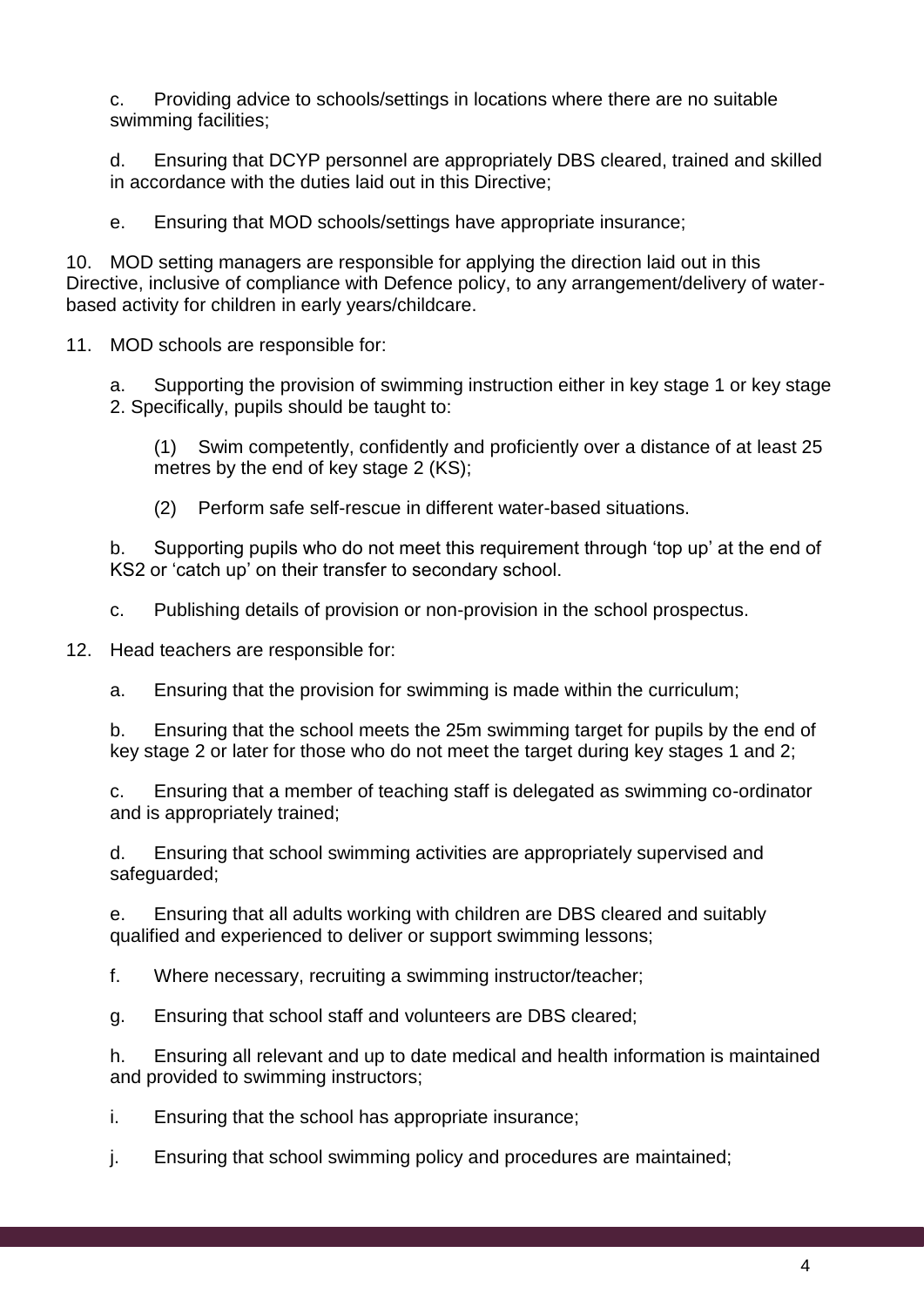k. Ensuring that the Normal Operating Procedures and Emergency Action Plan are reviewed and update appropriately on an annual basis.

#### 13. Swimming co-ordinator is responsible for ensuring that:

a. all school staff and volunteers involved with swimming and water-based activities are aware of, and follow, DCYP and MOD school level policy and procedures;

b. school staff and volunteers are appropriately trained or briefed as required by safety and safeguarding;

c. any necessary risk assessments are undertaken;

d. establishing a system for recording and monitoring children's progress in swimming, including the 25m target at key stage 2, and identifying which pupils may need "top up" teaching.

14. Teacher in Charge is responsible for:

- a. Overall responsibility for the swimming group;
- b. Delegating responsibilities appropriately;
- c. Ensuring that responsibilities are enacted as below:

(1) A head count is taken before, during and after sessions and that this is recorded in the swimming registers;

- (2) Children are appropriately supervised when changing;
- (3) Children are under control at all times;

(4) The Normal Operating Procedure (NOP) and Emergency Action Plan (EAP) are enforced; all staff on poolside should be aware of the emergency procedures of any external provision, ensuring that children are aware of what to do in the event of an emergency;

(5) Recording and maintaining records of the qualifications of those involved in teaching swimming.

- 15. Accompanying School Staff are responsible for ensuring that:
	- a. Responsibilities are enacted as above.
- 16. School Teachers are to:
	- a. have an overview of the teaching of their children and the conduct of their class;
	- b. monitor progress of their pupils;

c. be aware of special needs or medical conditions of the pupils they teach so that correct measures/precautions can be put in place;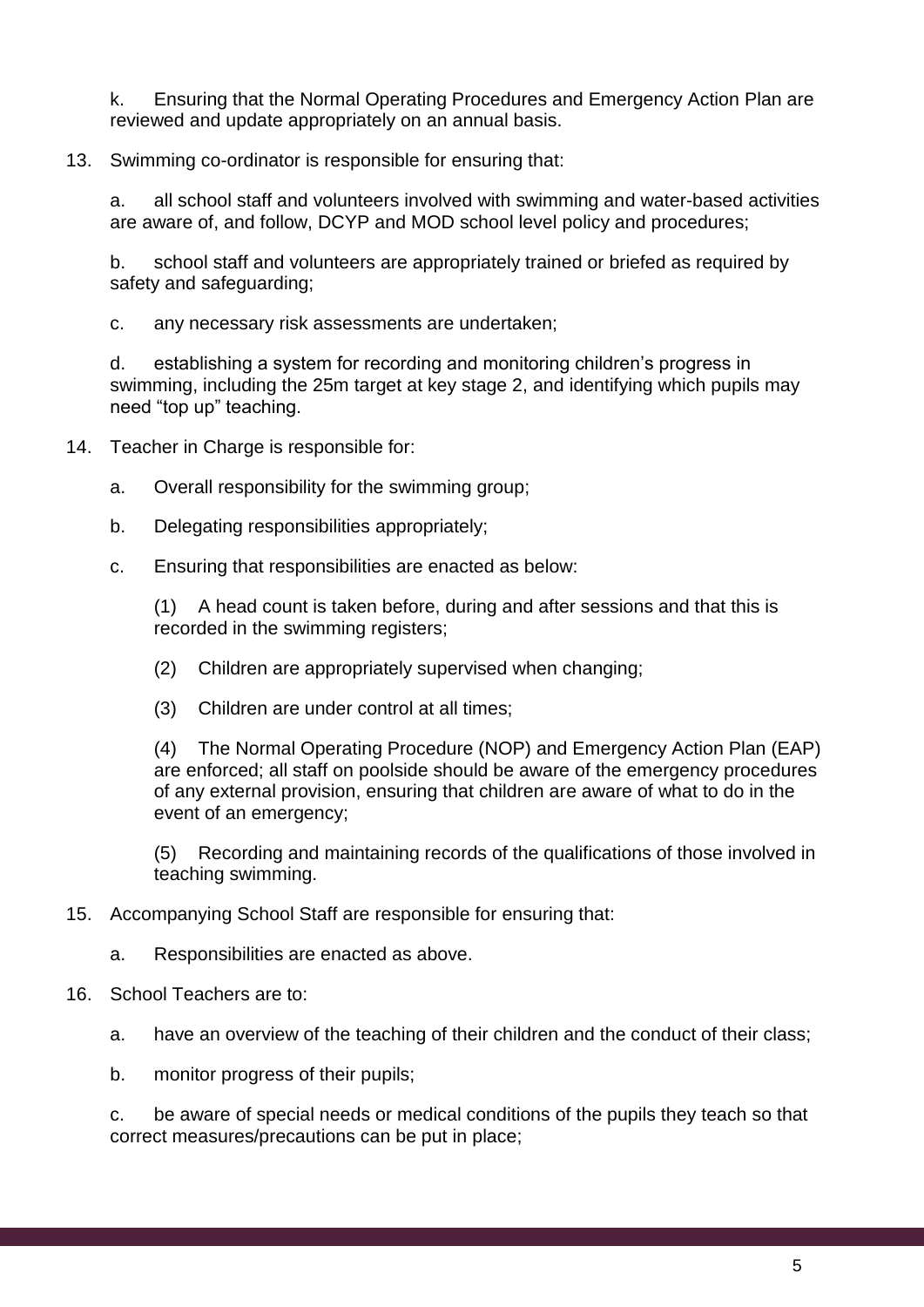d. accompany their own classes to swimming lessons whenever possible and remain poolside to provide an assisting role to swimming.

17. Adults other than teachers (AOTTs), suitably cleared (Disclosure and Barring Service), qualified and experienced, can support the provision of school swimming as below:

a. Support and work alongside teachers;

- b. Supervise changing;
- c. Administer first aid if appropriately trained<sup>1</sup>;
- d. Supervise unwell children or children who are not swimming.

18. Swimming Instructor (Qualified as a minimum to Amateur Swimming Association (ASA) UKCC Level 2 or Swimming Teachers Association (STA) equivalent) needs to:

a. Work in partnership with the Teacher in Charge and other school staff accompanying children swimming;

b. Ensure a suitable and sufficient risk assessment is undertaken for each group involved in swimming;

c. Be aware of medical, behavioural and special needs of the children and risk assess these in the context of the swimming environment;

d. Ensure safe conduct of the class whilst children are in water and on poolside;

e. Enable children to have fun in and near water;

f. Prepare schemes of work appropriate to the pupils' age and ability and with reference to the National Curriculum requirements;

g. Ensure appropriate numbers of fully qualified and DBS cleared lifeguards, as outlined in Table 1, are on poolside. Shallow tank school pools will require at least 2 members of school staff qualified in, as a minimum. the Shallow Tank Rescue Course.

19. Lifeguards are to be poolside whenever children swim and must:

- a. Conduct risk assessments on pool and poolside;
- b. Maintain constant observation of the pool and pool users;
- c. Carry out rescues and initiate emergency action as required;
- d. Effect a rescue from the bottom of the deepest part of the pool as required;
- e. Administer first aid;

f. Prevent unsafe activities;

<sup>&</sup>lt;sup>1</sup> Health and Safety Executive (HSE) compliant First Aid at Work training.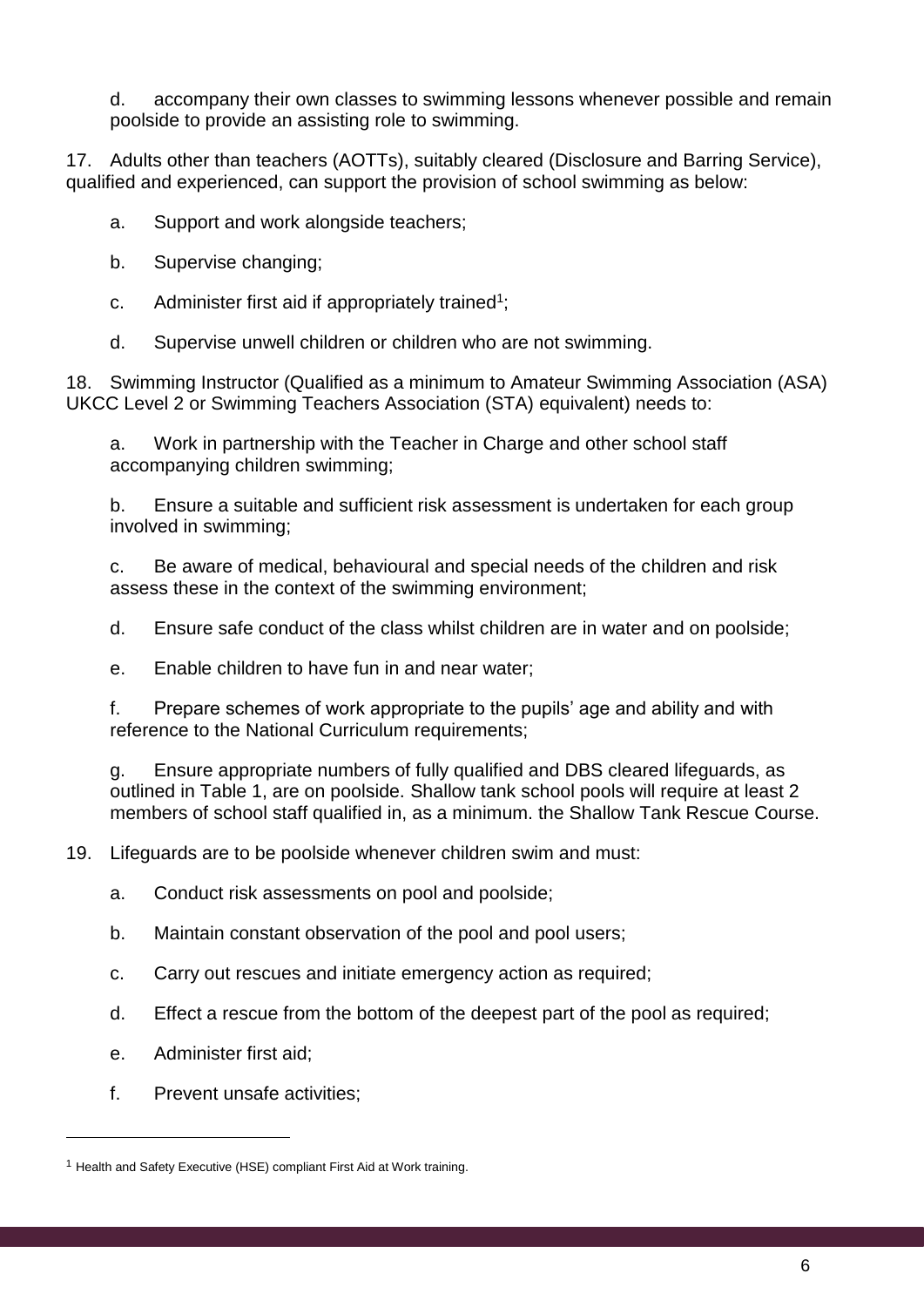g. Ensure that the pool is never left unsupervised whilst in use and secure the pool against unauthorised access when not in use;

- h. Assist in the running of emergency drills;
- i. Communicate with children and teaching staff to achieve the above.

20. Pool Supervisors are responsible for overseeing the use of the pool during swimming activity.

21. Where a teacher, AOTT or swimming instructor is also the sole lifesaver, an additional competent adult must be present at all times. Where the head teacher cannot guarantee that lifeguarding requirements set out in this policy can be met through existing staff, the school must provide additional qualified lifeguards to ensure the safety of the group.

22. Instructors and lifeguards should have whistles and brief pool users on the proper response when the whistle is blown.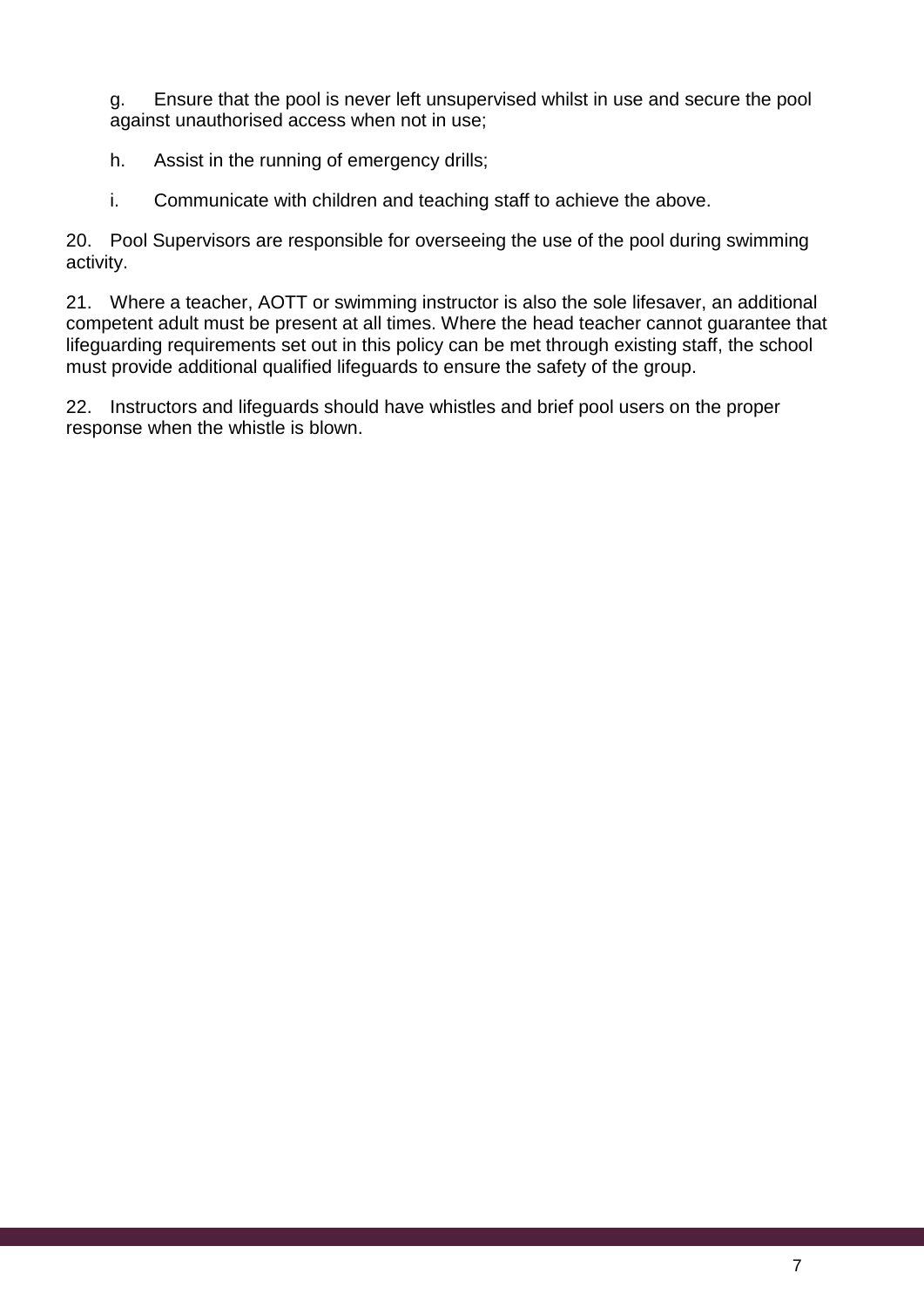# **2. Safe Procedures**

# **Position of the Swimming Instructor**

23. The Swimming Instructor should be teaching from the side of the pool where the whole group can be seen and from where feedback can be given on the performance of each pupil in the group.

24. When teaching or instructing non - swimmers or weak swimmers in underwater swimming or activity the Swimming Instructor should be positioned on poolside at the point nearest to that activity, but so that they can also see the rest of the class.

25. There may be some circumstances in which it is appropriate for a teacher or a classroom assistant to be in the water supporting individual children, (as an additional person). This should be the exception rather than the rule and only following a careful risk assessment, by the Swimming Instructor, of all the potential factors involved (depth of water, pupil ability, and use of flotation aids, size of pool, number and age of pupils, life guarding arrangements).

26. When an additional person is in the water assisting, they must be aware of the NOP and EAP.

27. The teacher in charge of a group must ensure that at all times they can see all the pupils and NEVER turn their back on a group or position themselves so that pupils are behind them.

28. Care needs to be taken that there are not excessive numbers of adults on the poolside and that all staff accompanying the children swimming are alert and supportive to the Swimming Instructor.

29. **In an indoor pool.** If there is glare on the pool surface and the bottom of the pool cannot be clearly seen, swimming instructors should ensure that the window letting the light in is obscured and/or reposition themselves so that anything on the bottom of the pool can be seen.

30. **In an outdoor pool.** The instructor/lifeguard should position themselves so that anything on the bottom of the pool can be seen. Accompanying school staff, who are not involved in teaching swimming should be positioned so they are able to support the swimming instructor in the control of children but should not be in the way of those working on poolside. Their position must be specified in the NOP. Such staff will be in addition to the ASA Module 1 qualified members of accompanying school staff, working poolside with the children under the direct supervision of the Swimming Instructor.

# **Normal Operating Procedure (NOP)**

31. All schools with their own pool will need to draw up the NOP for their pool. This is to be reviewed annually to ensure currency and relevancy. A model NOP is at Annex A.

32. School staff working in the pool must receive appropriate training on the NOP, this must be recorded, signed by the person delivering the induction and kept on file.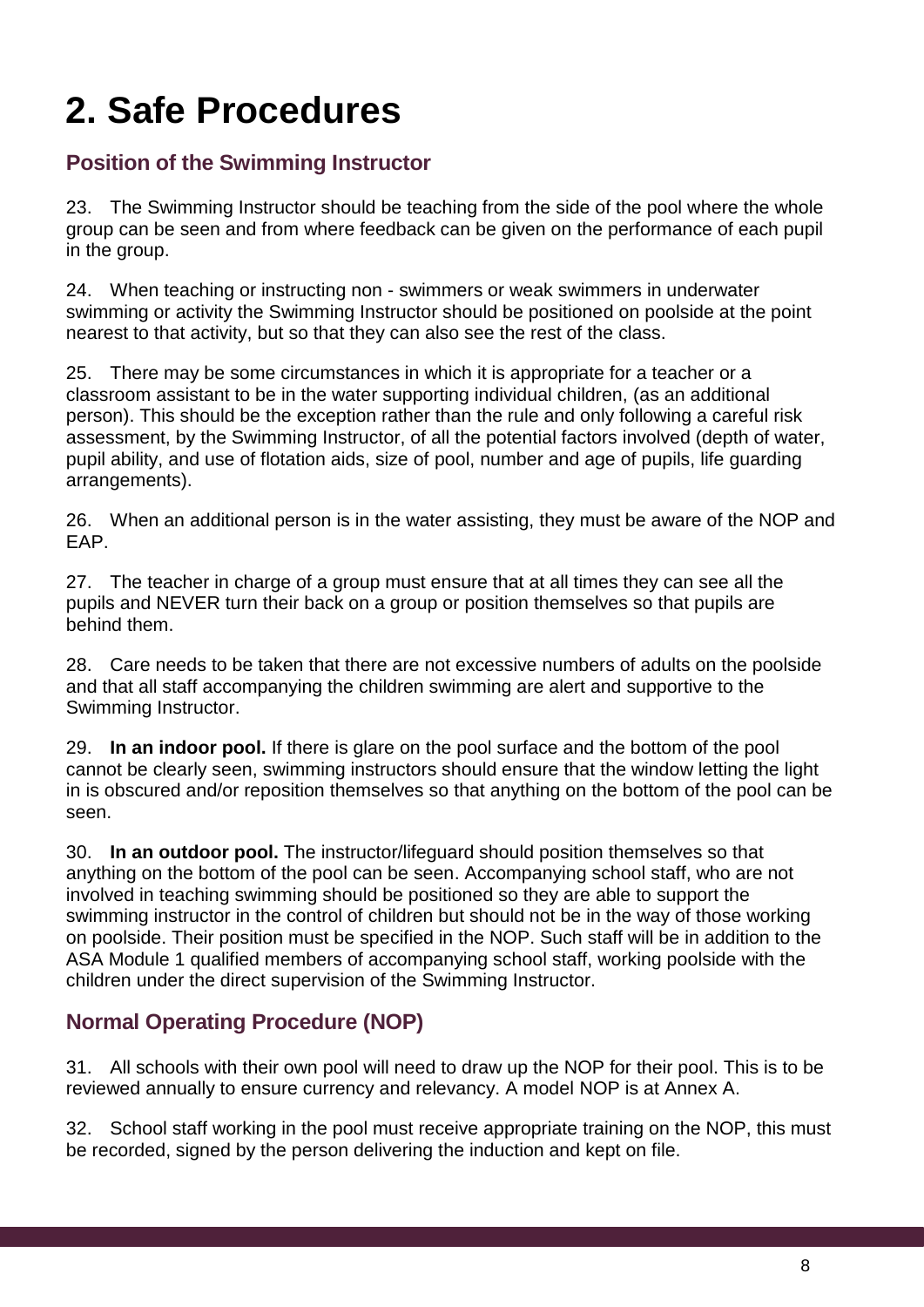33. The NOP should include the School Rules which should be displayed and explained to all pupils prior to their first swimming lesson and regularly through the year.

34. The NOP should include direction on Diving, the use of goggles and can include direction on suitable attire.

# **Emergency Action Plan (EAP)**

35. An EAP details roles and responsibilities in the event of a reasonably foreseeable emergency. All staff must receive an induction course on the EAP and this must be recorded by the school, signed by the person delivering the training and kept on file. A model EAP is at Annex B.

36. Schools with their own pools will need to draw up or review their own risk assessment as a basis for writing the emergency action plan for their pool. Schools using pools that are externally operated should liaise with the operating authority to draw up an EAP.

37. Notices need to be displayed to advise pool users of the arrangements in the event of an emergency.

38. All school classes should run practice drills during the first lesson of each term (and then regularly afterwards) in order that both staff and pupils recognise the alarm signal and know how to respond to it.

39. Exit doors and signs, fire-fighting equipment and alarm points need to be checked regularly to ensure that they are working and accessible. All fire doors must be operable without the aid of a key at all times the pool is in use. These should be checked at the start of every lesson.

40. Safety equipment such as poles, throwing ropes or throw bags, first aid provision and emergency alarms need to be sufficient in quantity, regularly checked and records kept and an initialled checklist on show by the alarm, this needs to be positioned so as to be readily available when needed without creating additional hazards to pool users.

41. All pools must be equipped with an alarm or alternative backup means of raising an alarm and summoning support in the event of an accident or incident. If the pool has no alarm, there should be a landline phone on poolside which is checked before each lesson. Mobile phones are only appropriate as a back-up and signals must be checked on arrival at poolside prior to the lesson.

42. A phone providing direct contact to emergency services should be available and made known to all staff.

# **Risk Assessment**

43. Each pool and each session must be treated as unique for the purpose of assessing and mitigating for risk. The risk assessment forms the basis of every School's NOP and EAP and should follow the Health and Safety Executive (HSE) 5 Step process detailed at Annex C.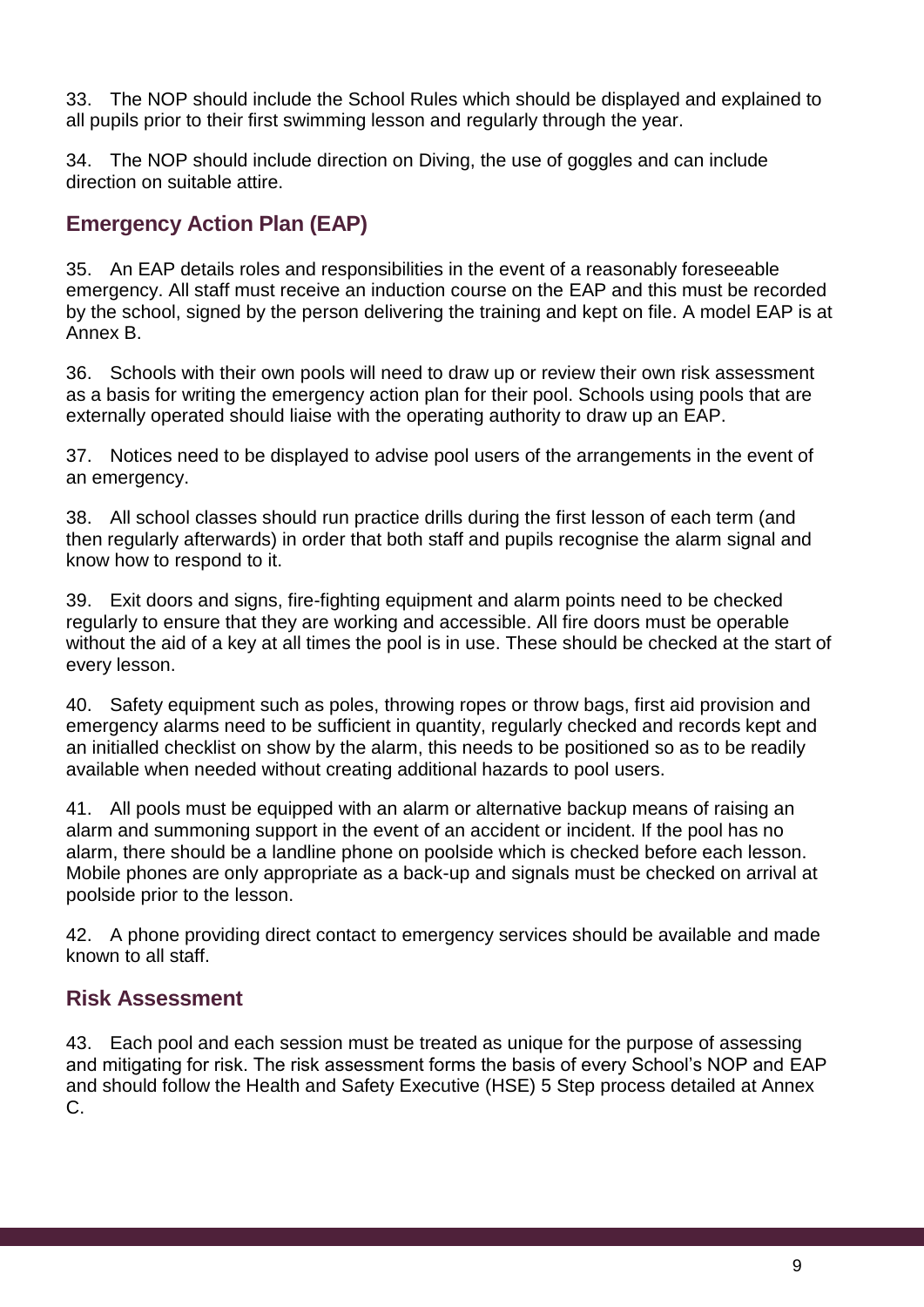44. **Defence Managed Pools.** The school must provide the swimming instructor with a register, up to date medical information and any other relevant information about the children, one week before swimming takes place.

45. The completed register of children present should be updated and handed to the swimming instructor for them to check before each lesson.

46. Accompanying school staff are expected to undertake an overview of the risk assessment each time they attend the pool. Staff should take action to control any identified changes such as:

- a. Availability and condition of rescue/emergency equipment;
- b. The age and ability of the children in each class;
- c. The activities they will be undertaking;
- d. The qualifications of the people leading and supporting the session;
- e. Known medical conditions/support needs.

47. Pool depths are to be clearly marked on the walls of the pool and teachers/instructors are to explain their significance to pupils.

48. **Public Pools.** Schools will need to form a judgement on the safety and appropriateness of using public pools. The Teacher in Charge must conduct a risk assessment, arrange additional supervision or cover as required and be familiar with:

- a. Risk Assessments for the pool;
- b. The NOP;
- c. The EAP;
- d. Conditions of hire/hire agreement;
- e. Pool Rules (usually found in the NOP and displayed on poolside);
- f. Any special requirements or medical conditions of pupils.

49. **Private Pools (hotels, campsite, private homes).** The Teacher in Charge is to conduct a risk assessment; ascertain, where reasonably practicable, the suitability of lifeguarding provision and arrange additional supervision or cover as required. Swimming may only take place when either:

a. The pool has its own lifeguard on duty or;

b. The MOD school group is able to provide a suitably qualified and experienced lifeguard.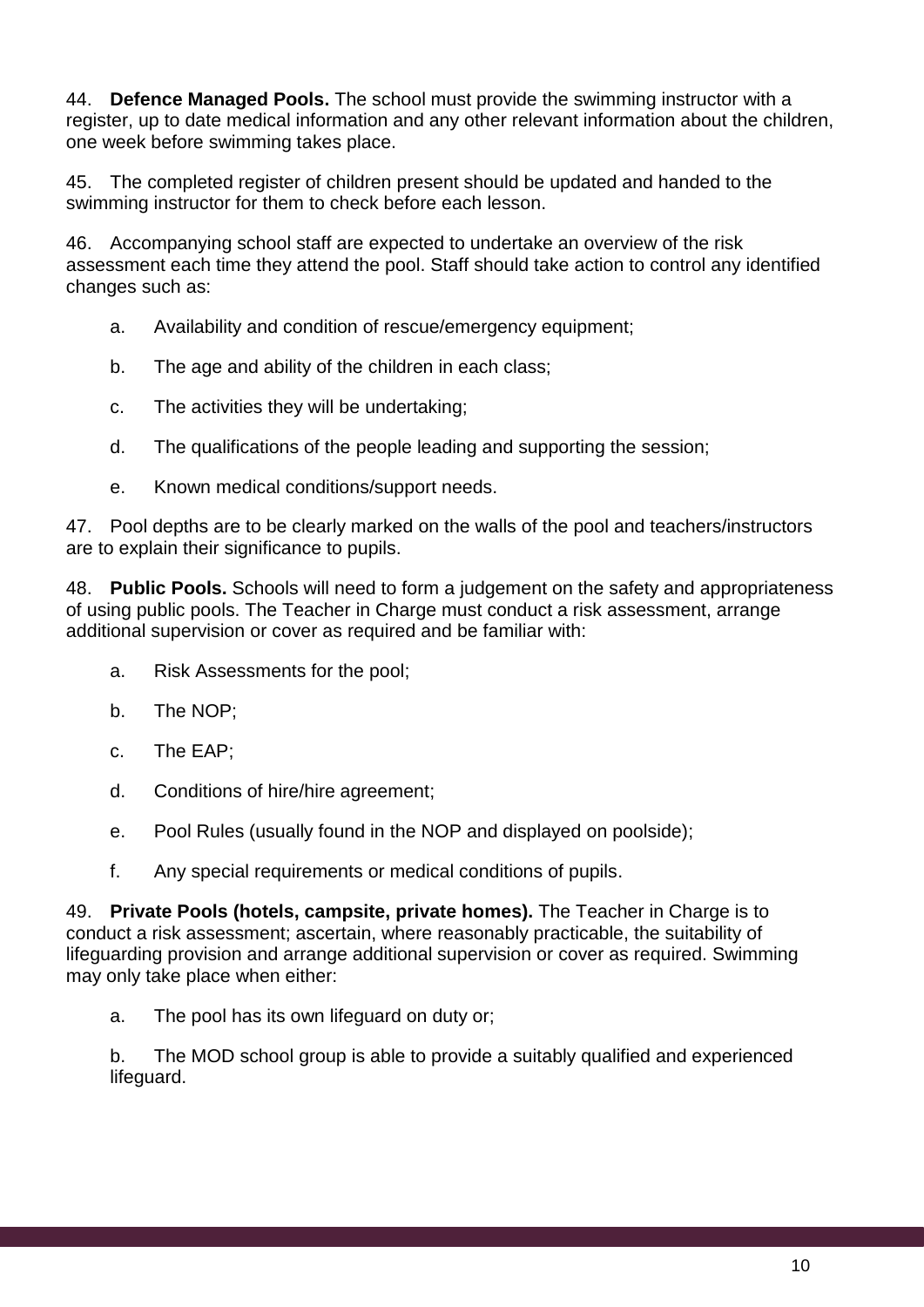# **Open Water Swimming.**

50. For the purposes of this policy, "open water swimming" is defined as "swimming, paddling, in a river, canal, sea or lake".

51. Involving young people in well organised and supervised swimming or paddling in open water can provide opportunities to develop their awareness of water safety, choice of swimming area and safe conduct while swimming. Such opportunities are important because the most effective way to reduce the risk of young people drowning is to teach them to swim, giving them the skills to make sound judgements about playing in and around open water.

52. Open inland water such as rivers, lakes, reservoirs or canals present additional risks to those of a swimming pool. These include human and animal borne biological hazards, vegetation and other under water obstructions, sudden changes in depth and pollution, slippery rocks and surfaces.

53. Swimming in the sea carries additional risks which may include low water temperature, strong winds, undertow and tide. For paddling in the sea (gentle, shallow water with no intention to swim) a thorough risk assessment MUST be undertaken which includes:

a. A minimum of 2 staff and a ratio of 8:1 participants to staff;

b. The ability to account for all participants at all times;

c. A person qualified in at least Emergency Aid and competent to carry out CPR. This person may be included in the staffing ratio or be present as an additional person to carry out this responsibility;

d. Thorough knowledge of conditions in and around the water;

e. An agreed and restricted swimming/paddling area taking into account: age, weather and water conditions and safety provision;

f. Emergency signals - visual and audible – and the need for a whistle and First Aid equipment.

54. Risks involved in any use of open water should be carefully assessed and should always be a robustly planned activity. It should never be allowed as an impromptu group activity.

55. Guidance must be sought from the Educational Visits Co-ordinator (EVC) prior to any visit that may include swimming in open water.

56. Open water swimming can only take place where:

a. The Teacher in Charge has been approved as competent to supervise the session by the head teacher or the EVC;

b. Parents must provide full parental consent;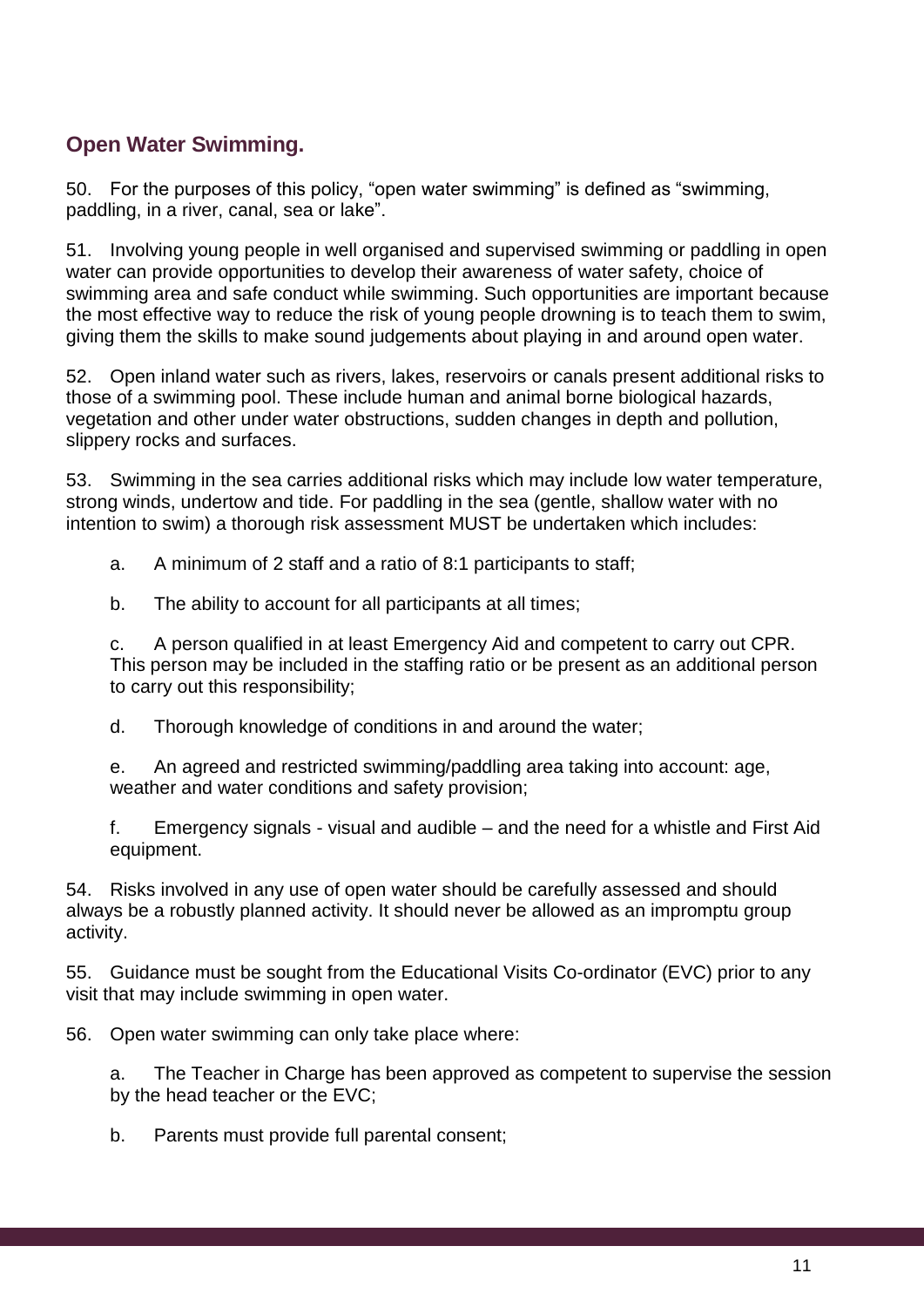c. Swimming activities are robustly planned and organised;

d. Supervision is undertaken by a suitably qualified and experienced leader who is appropriately competent in life saving, rescue and resuscitation procedures (who is able to deal with the worst-case scenario in the chosen environment).

57. **Managing the Activity.** The Teacher in charge must:

a. Ascertain for themselves the level of the participants' swimming ability;

b. Ensure the activity is suitable for the group, taking account of special needs or disabilities;

c. Look out for warning signs and flags and understand what the mean. Flags will carry different meanings in different locations;

d. Clearly designate the limits of the swimming area and brief the group accordingly;

e. Adopt and explain signals of distress and recall;

f. Carry out regular and frequent head counts;

g. Have clear roles within the supervision plan – at least one supervisor should always stay out of the water for better surveillance, even where lifeguards are on duty;

h. Take up a best position from which to exercise a constant vigilance;

i. Divide supervision between staff who are in the water and looking landward towards the group, and staff who stay on land and watch the group from that vantage point;

j. Give the participants their full, undivided attention;

k. Be prepared to act immediately when a participant appears to be in difficulties. Be aware that a participant in difficulty may not wave or shout – all of their energies could be focussed on trying to keep afloat;

l. Follow the advice or directions of an official lifeguard;

m. Avoid swimming themselves - unless it is to help a person in distress;

n. Avoid joining in with the group's water-based games;

o. Ensure that participants leave the water if they are at risk of becoming too cold; especially if toes and fingers look blue or feel numb (this could suggest the onset of hypothermia);

p. Be able to account for all group members at all times, including those who are not in the water. Only as many pupils as can be observed and counted are to be allowed in the water at any one time;

q. Ensure that pupils never swim alone.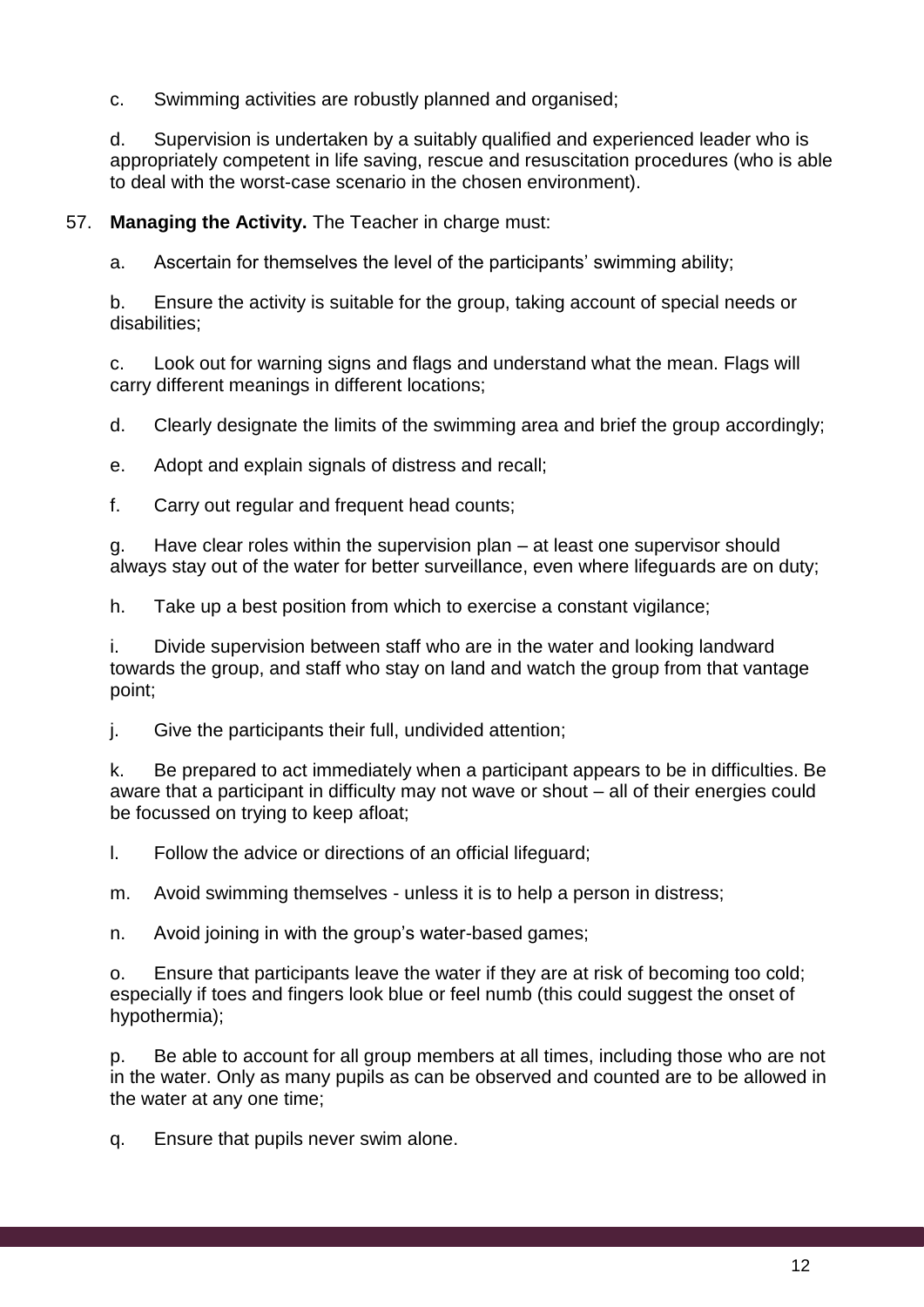- r. Ensure that swimmers are aware of other water users;
- s. Ensure that diving only takes place from designated diving platforms.

# **Diving**

58. Diving must only be taught by an appropriately qualified swimming instructor with a diving specific qualification. At no point, must anyone without this qualification be allowed to teach diving.

59. All schools must check whether their qualification covers them to deliver diving and refer to AfPE Safe Practice in Physical Education and Sport 2012 Edition, Section 5.2.46 for guidance on diving.

60. No diving shall be permitted in water less than 1.8m deep and/or with less than 7.6m forward clearance. However, the clearance will vary according to the height and the ability of the person undergoing instruction and therefore instructors should consider the clearance required taking this into account.

61. Only shallow entry dives should be permitted. Diving blocks and stages must conform to FINA/ASA regulations.

# **Goggles**

62. Goggles may be worn by children who swim frequently or for long periods of time or whose eyes are susceptible to irritation. Requests to wear goggles should be made by parents and recorded by the swimming coordinator.

63. The Swimming Instructor for the group is responsible for determining whether any pupil wearing goggles is using them safely and for a positive purpose. If they are not, then the goggles should be removed. Children may be asked to remove their goggles for certain activities e.g. self-rescue, water polo.

64. Risk management should include ensuring that children know how to put on and take off goggles safely - by slipping them off the head rather than by stretching the retaining band.

65. Goggles must be manufactured and packaged to British Standard BS 5883:1996.

# **Medical Information**

66. All relevant medical conditions are to be documented on each school's swimming register and Risk Assessment and each swimming instructor and accompanying school staff must be in possession of all medical information one week prior to that child swimming, in order that a suitable risk assessment can be undertaken.

67. Individual pupil information for specific medical conditions that will include but are not limited to asthma, epilepsy, visual and hearing impairment must be compiled and returned to the swimming instructor, along with registers, 1 week before commencement of the swimming programme.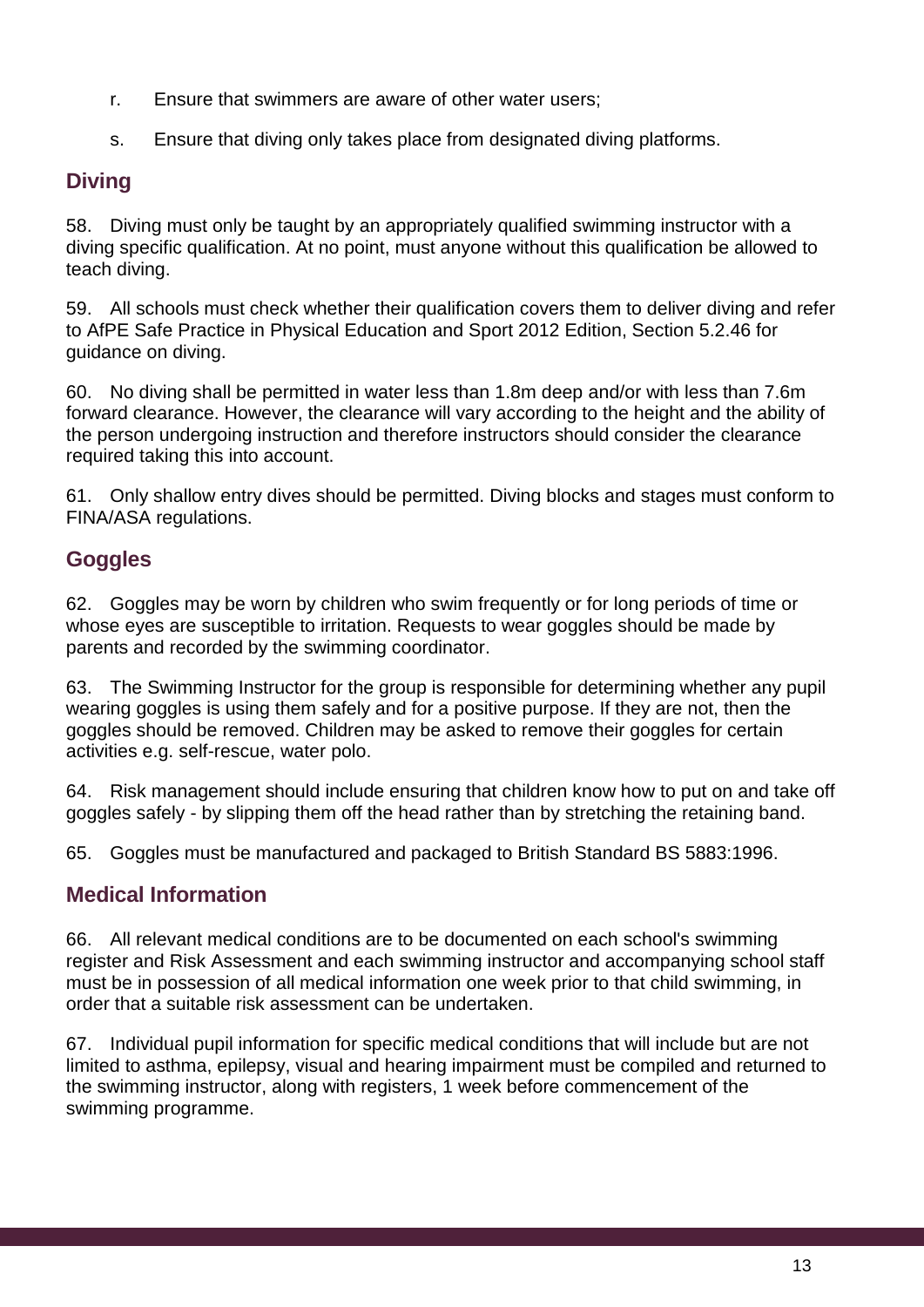68. If a child experiences a medical condition during a swimming lesson that was previously unknown to the swimming instructor, and/or school, this must be documented in writing by the school designated person. School staff should discuss the incident with the Parent/carer of the child and permission from them to continue with swimming lessons renewed. The incident should be discussed between the school designated person and the swimming instructor so that safe procedures can be put in place before the child participates in the next swimming lesson.

69. Inhalers, for those swimmers who require them, must be accessible at all times including poolside. It is the school's responsibility to ensure the inhaler is kept safely by the poolside and readily available. Any child coming to the pool without their inhaler will not be allowed to swim.

# **First Aid Arrangements**

70. All schools should make or check the arrangements for First Aid for travel to, from and at the pool.

71. Emergency blankets should be available in a box and clearly labelled, this should reflect the maximum number of people who could occupy the pool. There must be a qualified First Aider, on site at all times when the pool is in use (In pools used by children under 8 a First Aider should be qualified in Paediatric First Aid).

72. Accidents/Incidents requiring first aid need to be recorded on an accident form/book. Schools hiring the pool must request a copy of the form for their own records.

73. Accidents/Incidents should be reported under the Reporting of Injuries, Diseases and Dangerous Occurrences Regulations 2013 (RIDDOR) where appropriate.

# **Teacher Pupil Ratios**

74. Teacher Pupil ratios are to be defined through risk assessment and must be included in the School's NOP. Irrespective of the teacher pupil ratio, there must always be at least 2 members of school staff present on poolside during a swimming lesson.

75. The absolute upper limit for swimming instructor to pupil ratio is 20:1.

76. The safety ratios in Table 1 are taken from the Amateur Swimming Association Guidelines for UKCC Level 2 ASA (or equivalent) Swimming Teachers and should only be used for guidance when writing risk assessments. The NOP, EAP and other factors need to be taken into account when defining teacher: pupil ratios, including the competency and experience of the Swimming Instructor, Lifeguard provision (if the Instructor is also taking on the role of the Lifeguard), design of the pool and ability of the pupils.

#### **Non-swimmers and beginners 12:1**

Young children, normally primary school age or adults being introduced to swimming who are unable to swim 10m unaided on their front and back.

#### **Children under the age of 7 12:1**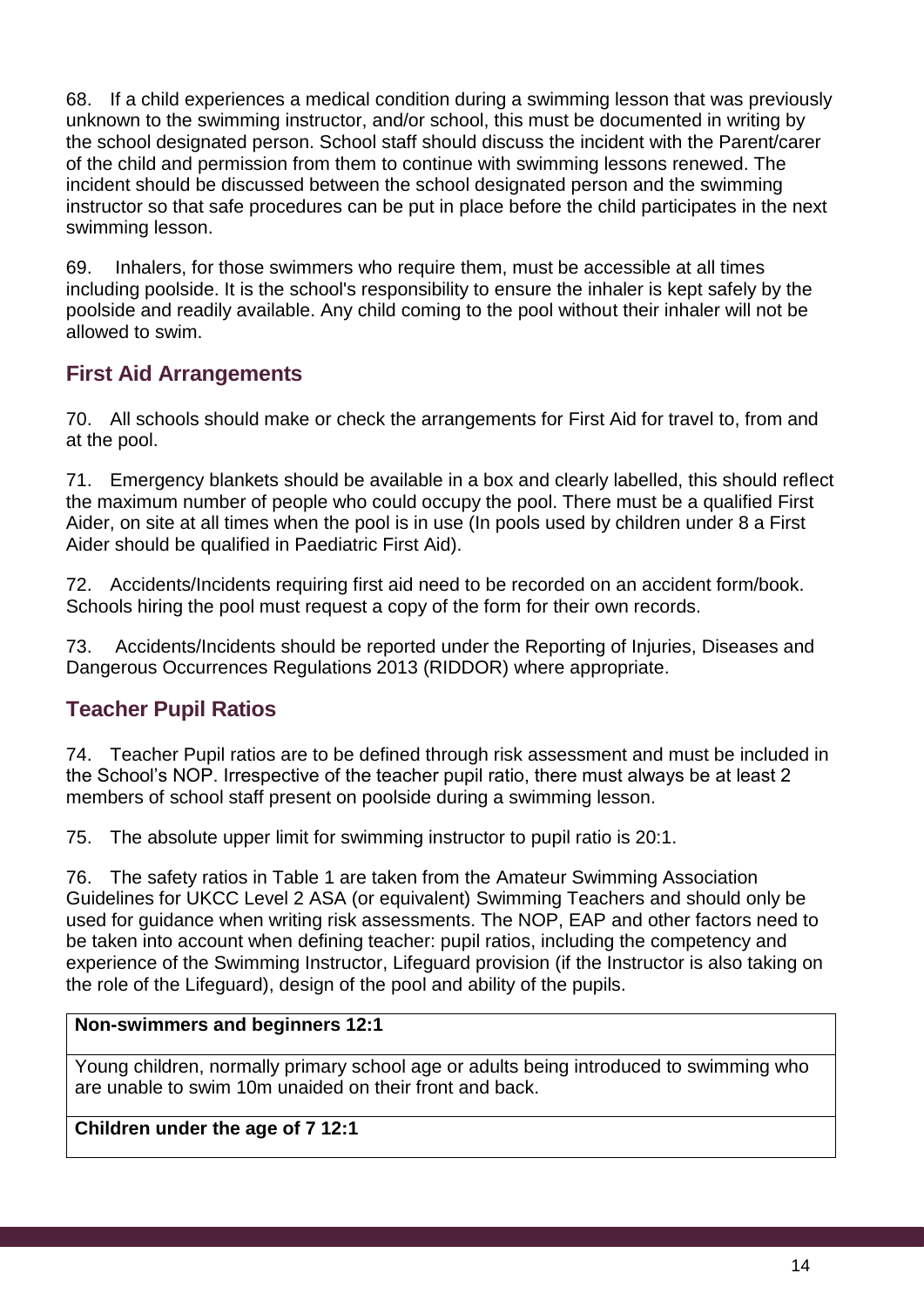Irrespective of their swimming ability, group size should be restricted.

#### **Improving swimmers 20:1**

Swimmers of a similar ability to each other who can swim at least 10m competently and unaided on their back and on their front. It is recommended that the lessons be confined to an area in which the children are not out of their depth

#### **Mixed ability groups 20:1**

Pupils with a range of ability (from improving to competent) where the least able and least confident are working well within their depth. Swimmers techniques, stamina and deepwater experience should be considered.

#### **Competent swimmers 20:1**

Those swimmers who can swim at least 25m competently and unaided on front and back and can tread water for 2 minutes.

#### **Competitive swimmers 30:1**

Training only with very competent swimmers.

#### **Swimmers with disabilities – various**

Each situation must be considered individually as people with disabilities are not a homogeneous group. Care must be taken to ensure that there are sufficient helpers in the water to provide 1:1 ratio for those needing constant support and a sufficient number of other helpers to provide the degree of support required by the range of disabilities within the group. Individual risk assessments must be undertaken so that the teacher in charge of swimmers with disabilities can be aware of the particular needs of each child

#### **Table 1.**

77. Where schools take more than 20 pupils swimming they will require:

a. 2 ASA UKCC Level 2 Qualified Swimming Instructors (or equivalent) and 2 ASA Module 1 (or equivalent) school staff.

## **Qualifications**

78. **The Swimming Instructor.** The minimum recommended qualification for the teaching of swimming is the ASA UKCC Level 2 or STA equivalent.

79. **Class Teacher/AOTT.** The minimum recommended qualification for a class teacher or AOTT is the ASA National Curriculum Training Programme Module 1.

80. **Lifeguard.** The minimum recommended qualification for lifeguarding a programmed activity is the RLSS National Rescue Award for Swimming Teachers and Coaches (NRASTC). Programmed activity is defined as: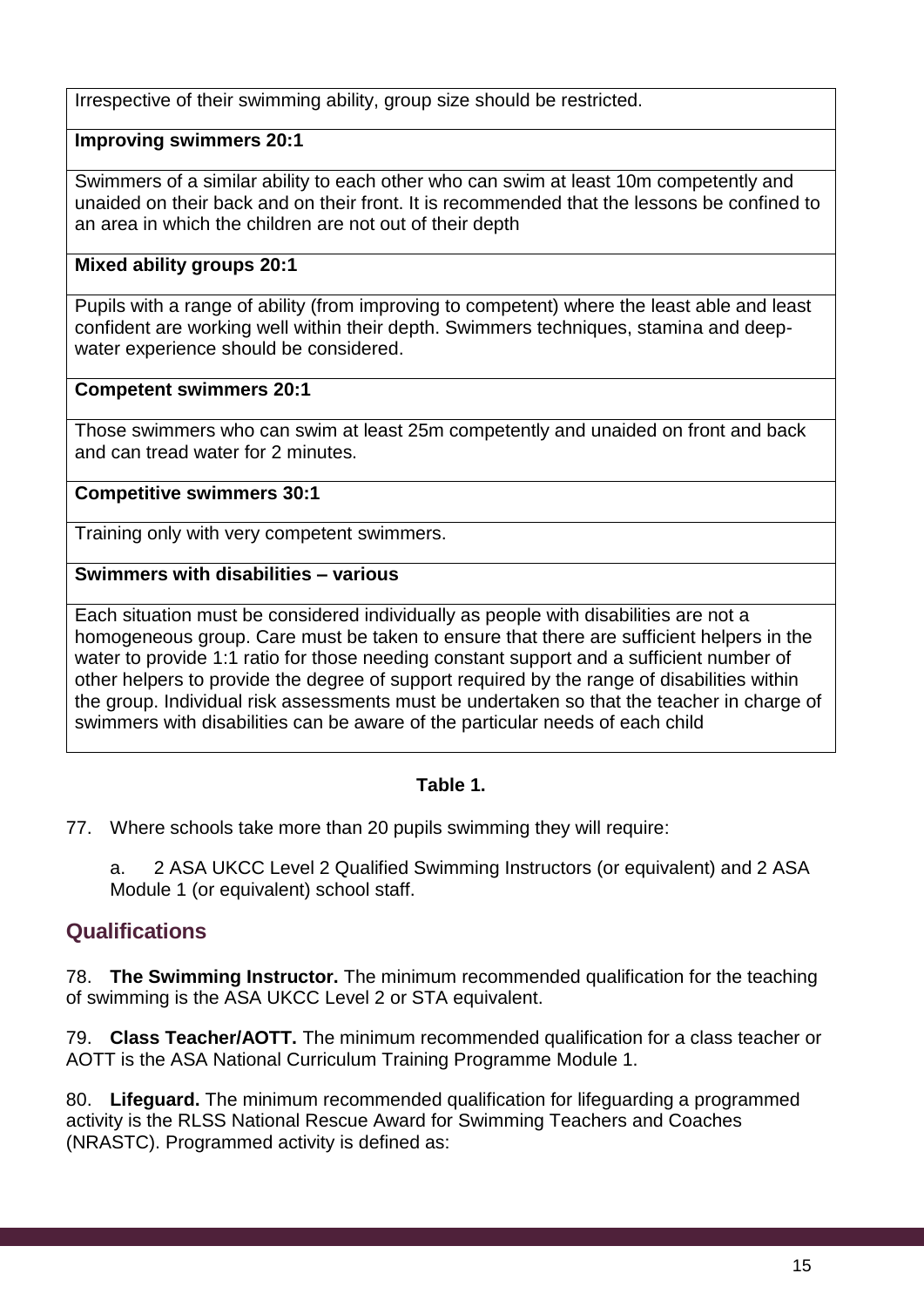- a. Within a formal structure;
- b. Disciplined;
- c. Supervised or controlled;
- d. Continuously monitored from poolside.

81. For un-programmed activities (free swimming) the minimum recommended qualification for lifeguarding is the National Pool Lifeguarding (NPLQ).

82. Where a swimming pool is in shared use and divided between programmed and unprogrammed activities, suitably qualified and experienced teachers or AOTTs may take responsibility for lifeguarding and instruction within the programmed area of the pool only.

## **Swimmers with Disabilities**

83. The Equality Act ensures that disabled persons may not be treated less well than any other person. Policies and procedures or physical changes to the environment may need to be put into place to ensure children with disabilities are able to learn to swim. However, there remains the caveat that justifiable actions for the protection of an individual's life or health and safety override the duty to include. Schools may have to consider the following:

- a. Pool accessibility (i.e. ramps, hoists and changing facilities);
- b. Increased Teacher: Pupil ratio;
- c. Assistant/helper in the water.

## **Child Protection**

84. Child protection is assessed as a high-risk activity in respect of the protection of children from abuse because of the opportunity for close physical contact and the nature of swim wear.

85. For this reason, special attention must be given to rules and procedures to avoid abuse and the allegation of abuse. All persons working with children shall have a DBS and this should be shown with the hire agreement if these are not school staff.

86. It is important that the pool procedures relate to those defined in JSP 834, Safeguarding of Children and Young People.

87. A school using a pool, other than their own should establish a protocol identifying the relationship between their respective procedures.

88. When supervising children changing or assisting them with their swimming, pool and school staff and adults other than teachers should avoid physical contact with children unless it is:

- a. Essential to develop a swimming skill or technique;
- b. To treat an injury;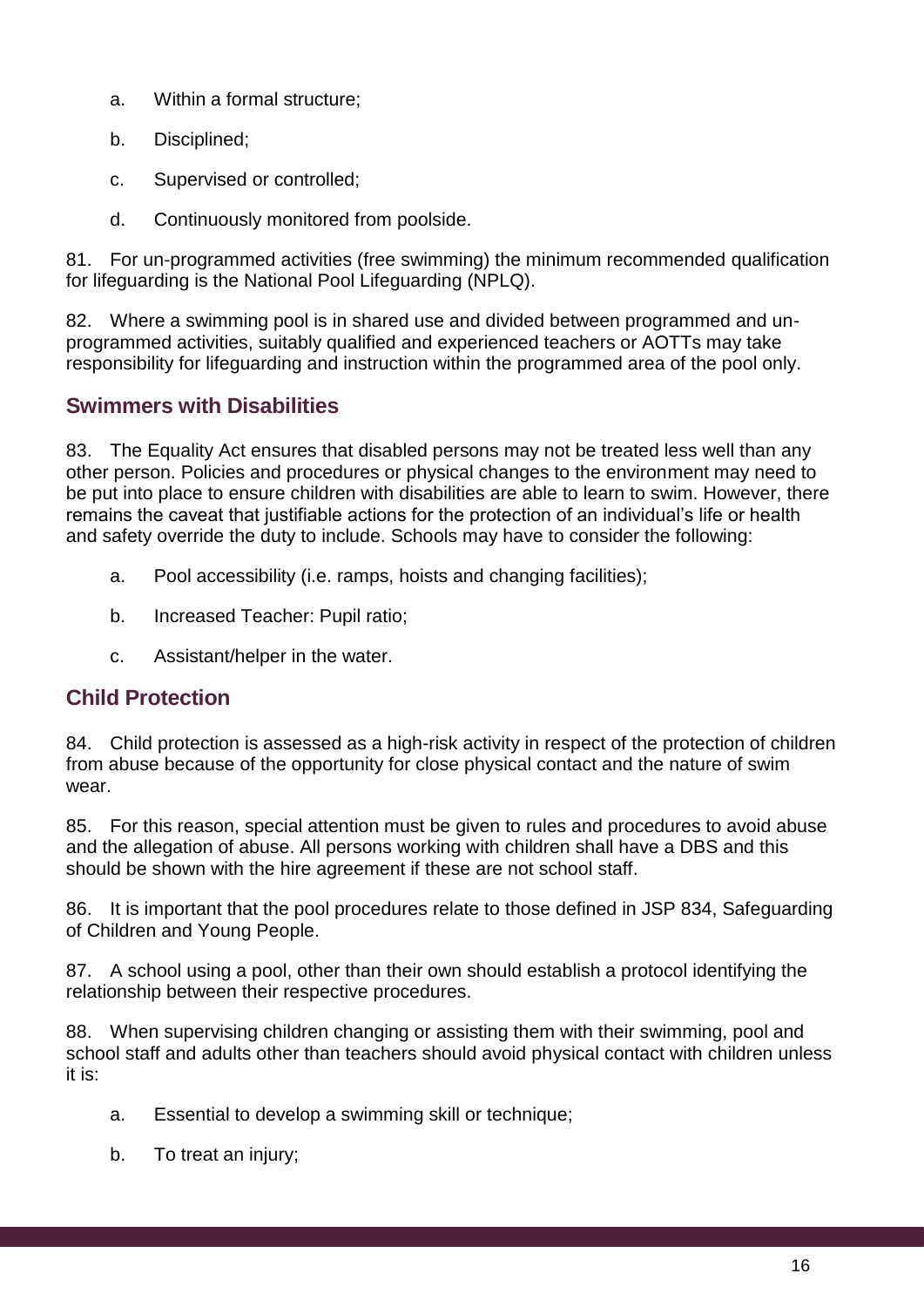- c. To prevent an injury;
- d. To meet the requirement of the activity (e.g. Lifesaving);
- e. To lift or manually support a child with disabilities;

f. To assist with a personal care task which the child or young person cannot undertake by themselves. In these circumstances the adult should explain the reason for the physical contact to the child. Unless the situation is an emergency the adult should ask the child for permission;

g. If children have disabilities, they and their carers need to be involved in deciding what assistance should be offered and the child should be treated with dignity and respect;

h. Always explain to the pupil that you are now going to hold him/her and why, to avoid embarrassment; Swimming instructors must never support pupils in such a way that their hands cannot be seen by the spectators;

i. Never support a pupil by handling the swimmer's torso. Only support swimmers by holding their hands, head or feet;

j. Teachers and instructors should NEVER teach or coach a swimmer alone;

k. Where children sustain an injury and any First Aid is administered the parents/carers should be informed as soon as possible. Details should be recorded and retained by the school. Accidents and incidents which occur should also be recorded by pool staff on their forms for their records. In the event of a child needing to be taken to hospital for treatment, a representative from the school, known to the child, should always accompany the child. If this leaves the school group short of staff at the pool, then the school should be informed to seek additional staffing for the group. The parent/carer of the child should be informed as soon as possible. Staff and adults other than teachers should avoid placing themselves at risk by being alone with a child and should ensure that wherever possible there are other responsible persons around and that they are in public view.

l. Parents/guardians should be informed of changing arrangements. It is the responsibility of the accompanying school staff to provide appropriate supervision whilst the children are changing. Only staff of the appropriate gender should enter the changing room, where possible, unless in an emergency. A mixed gender group may use an open plan, single sex changing area if the children are under the age of seven and with agreement from pool management. There should never be a situation where a member of staff is alone with a child. All the children should remain together in a group. In situations where this is not possible, two members of staff should remain together. Care should be taken in changing rooms to ensure that the appropriate ratios and gender of staff are present to supervise children and that children are safeguarded from members of the public.